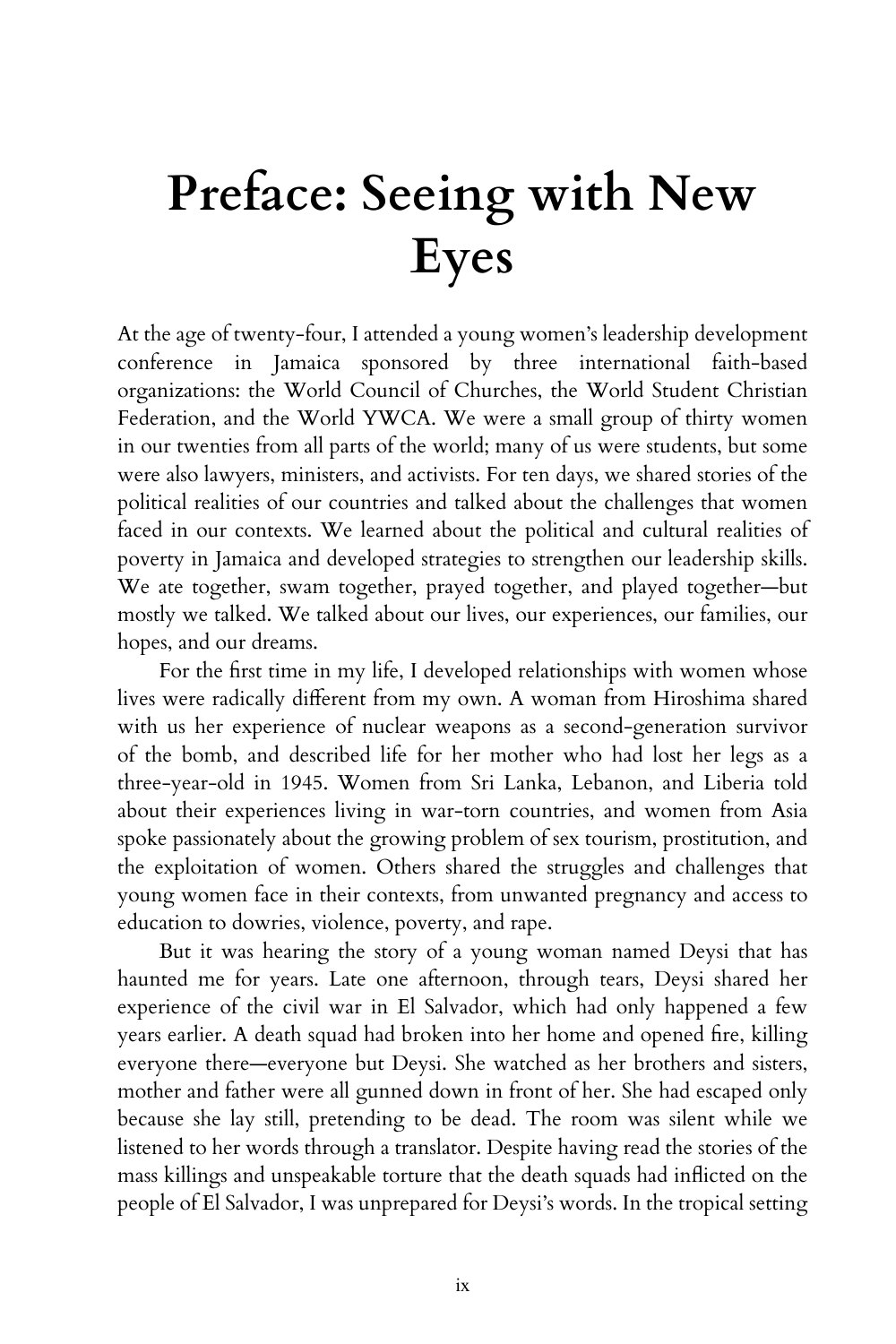of Ocho Rios, where we came together on neutral soil, sharing common meals and teatimes and talking about the call of Christ in the world to challenge social injustice, I was deluded into the perception that as young women, the thirty of us had more in common than we did. Rightly or wrongly, knowing Deysi changed everything. It was because of our common experience, our shared community, because we had broken bread together, because she sat across the room from me and I could look into her eyes, that her story moved me in a way that was different from the stories of people unknown to me.

Over and over again, my experience of national and international social justice work has confirmed that knowing people personally transforms a news story from an item of interest into something personal. Developing relationships with people across lines of difference offers the opportunity to see things differently, through the eyes of another. Given the limitations of our own narrow and specific vantage points, learning how to change our perspective can be an important factor in deepening our understanding of the world around us. Seeing the world through someone else's eyes can help to generate empathy while also contributing to a more nuanced analysis of social problems.

The experience of my first international ecumenical gathering was transformative in another way, involving an encounter on one of the last days while we were telling one another our plans for the future. When I shared that I felt that my calling was to help people, particularly those most marginalized, and that I planned to do this in mission work in the two-thirds world, a young Nigerian lawyer stood and addressed me from across the room. Firmly and resolutely, Sola said, "If you want to help me and my people, the best thing that you can do is to go back to the United States and confront the powers of globalization that are destroying my country and my people." I was caught short; I did not know what to say. Sola's words were an epiphany. As I talked with her later, Sola explained that my social location as a US American gave me a certain privilege of voice and access that she did not have. I could use that privilege responsibly by educating North Americans about the problems of global poverty and injustice and challenging the dominant powers of the International Monetary Fund (IMF) and World Bank, which are headquartered in our nation's capital. Because we had developed a friendship, I was able to hear her words as the challenge of a sister and a friend, rather than as the reproachful words of a stranger. Building community together, studying the Bible, and working on tough issues over a period of ten days challenged us to move beyond pleasantries and ask each other hard questions about where we find God in today's world. God spoke to me through the voice of Sola, calling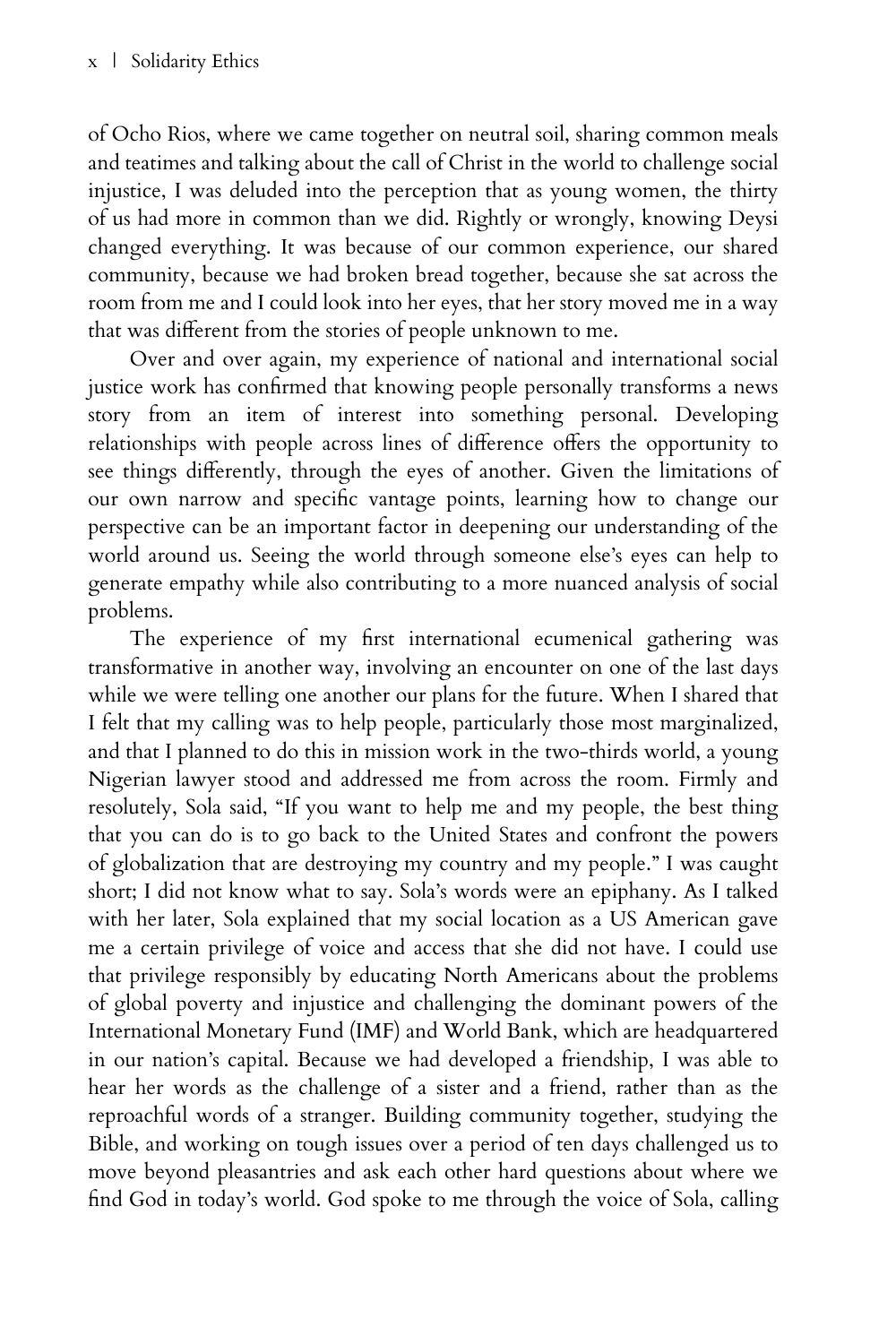me to account for my privilege and challenging me to follow the way of Christ in working toward the establishment of peace and social justice in the world.

My encounter in Jamaica was an experience of *metanoia* that opened my eyes to new ways of seeing the world. When I returned to the United States, I brought Sola and Deysi and the other young women I had met with me. They became a cloud of witnesses that helped to reshape my vision and perspective on the global economy and the processes of globalization. Seeing the world with new eyes enabled me to ask questions that had never occurred to me before; questions like: Are there moral limits to corporate profits? Are there moral ceilings and floors that we should place on wages and salaries? Why is it that so many people in our country who work two and three jobs still can't get out of poverty? Why are the products at Walmart so cheap? What is the environmental impact of the food that I buy? Why is it that we have so much and our lives are so comfortable when one-third of the world, or 2.4 billion people, live in poverty?1 How much is enough, and when does our consumption become morally obscene?

My sense of an appropriate Christian response to poverty was disrupted. Having volunteered over the years at homeless shelters and soup kitchens, I had confused charity with social justice. Furthermore, my desire to move to a distant country and "help" people who were less fortunate than myself, while good-intentioned, served to reinforce two culturally dominant narratives: 1) that poverty is primarily a problem in other, lesser developed countries, and 2) that people in the two-thirds world *need* the help of privileged people from the first world to move out of poverty. The more I researched, the more I realized that these well-intentioned structures of benevolence and charity inevitably contribute to the creation of imbalanced relationships. These relationships allow first-world Christians to feel good about ourselves because we "helped," without ultimately requiring us to change anything about our own personal habits and behaviors or the social and economic structures that shape our societies in patterns of wealth and poverty, have and have-not, deserving and undeserving.

Given the radical economic disparity in our world, discerning how to live with integrity in the midst of systems and structures seemingly outside of our control can generate genuine confusion—if not outright despair—for many first-world people. It is increasingly clear that first-world citizens must radically transform our individual lifestyles while simultaneously working together to change the structures of globalization in our world that privilege the haves at the expense of the have-nots. Developing relationships of solidarity with people across lines of difference—be they differences of race, culture, geography,